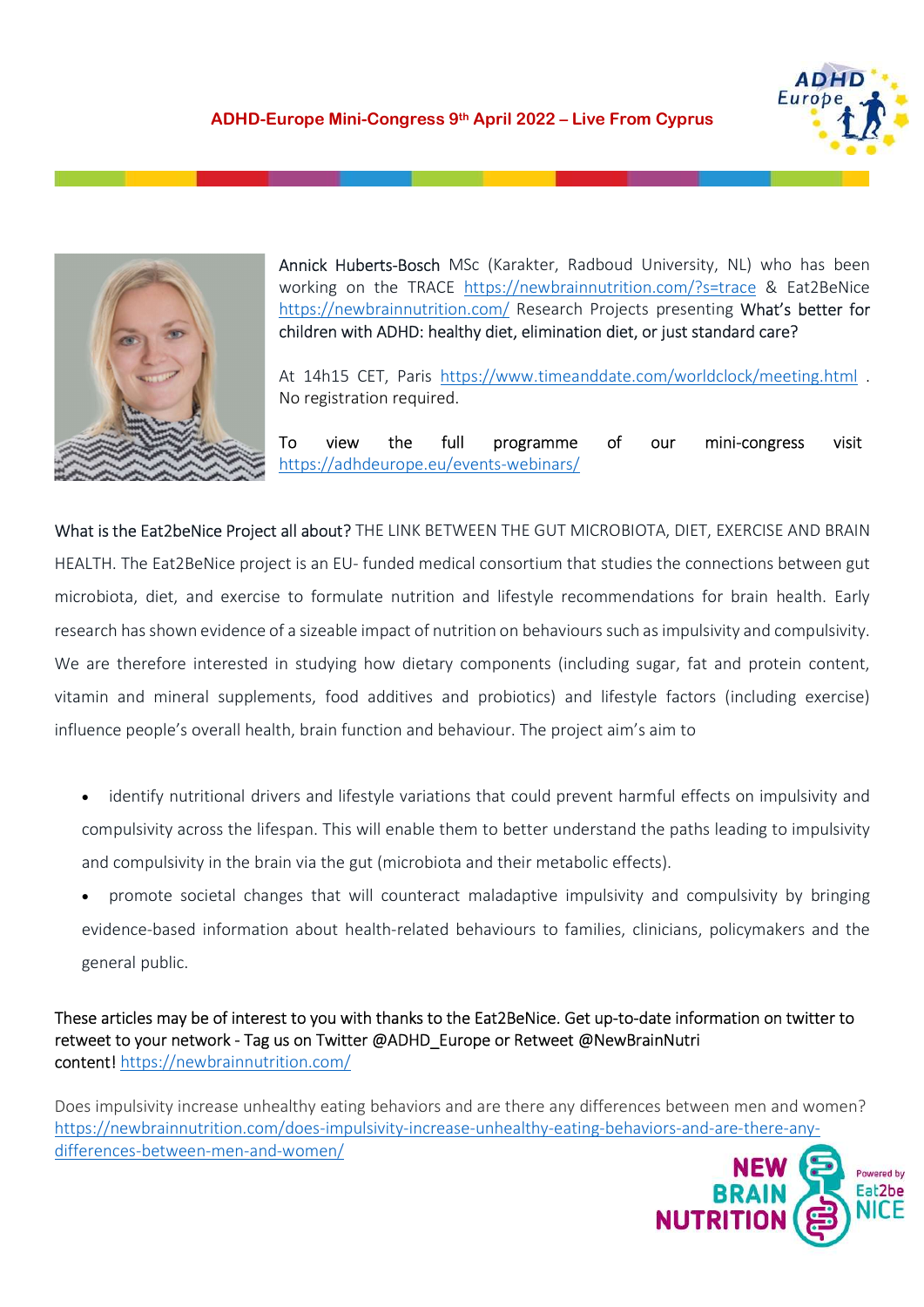

Probiotics can alleviate the effects of stress on cognition in healthy women https://newbrainnutrition.com/probiotics-can-alleviate-the-effects-of-stress-on-cognition-in-healthy-women/

Differences in Mental Health between men and women https://newbrainnutrition.com/differences-in-mental-health-between-men-and-women/

The neural mechanisms of emotion regulation impairment in women with obesity https://newbrainnutrition.com/a-multimodal-mri-study-of-the-neural-mechanisms-of-emotion-regulationimpairment-in-women-with-obesity/

Binge eating disorder https://newbrainnutrition.com/binge-eating-disorder/

Why everyone should know about type 2 diabetes and co-occurring psychiatric symptoms https://newbrainnutrition.com/why-everyone-should-know-about-type-2-diabetes-and-co-occurringpsychiatric-symptoms/ How Gender Effects Your Behaviour and Gut https://newbrainnutrition.com/how-gender-effects-your-behaviour-and-gut/

Why you should limit added sugar in your diet https://newbrainnutrition.com/why-you-should-limit-added-sugar-in-your-diet/

Diabetes and being overweight are linked to worse cognitive performance in elderly people https://newbrainnutrition.com/diabetes-and-being-overweight-are-linked-to-worse-cognitive-performance-inelderly-people/

Everything you didn't know about ADHD https://newbrainnutrition.com/everything-you-didnt-know-about-adhd

## More information about Clinical Trials and Scientific Studies

How to navigate in a world that is constantly reporting scientific findings? https://newbrainnutrition.com/how-to-navigate-in-a-world-that-is-constantly-reporting-scientific-findings/

18 European Medical Partners Study Links between Mental Health and Nutrition https://newbrainnutrition.com/18-european-medical-partners-study-links-between-mental-health-andnutrition/

There is no time like the present – cognitive biases and the need for real-time data https://newbrainnutrition.com/there-is-no-time-like-the-present-cognitive-biases-and-the-need-for-real-timedata-2/